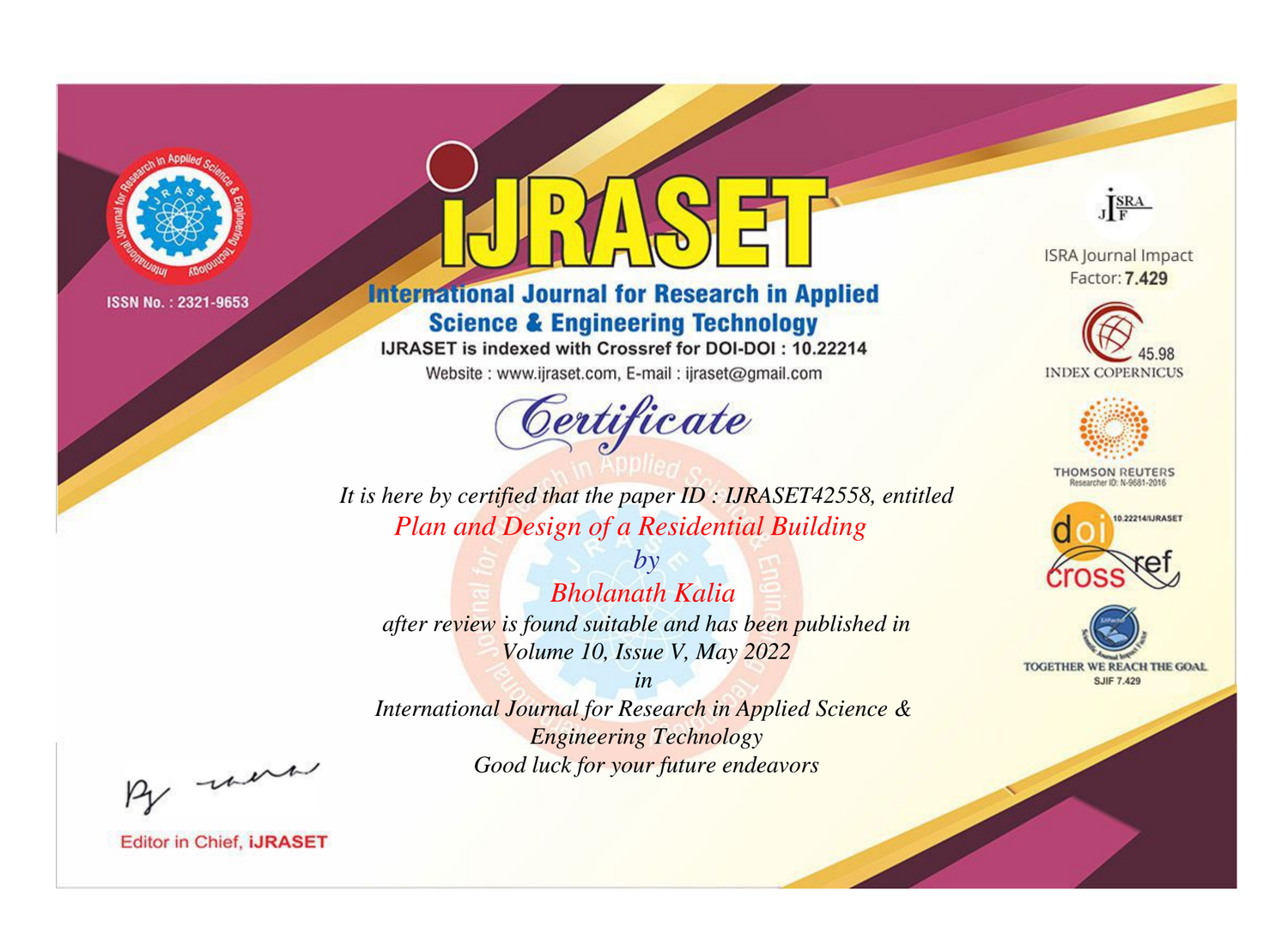

# **International Journal for Research in Applied Science & Engineering Technology**

IJRASET is indexed with Crossref for DOI-DOI: 10.22214

Website: www.ijraset.com, E-mail: ijraset@gmail.com



JERA

**ISRA Journal Impact** Factor: 7.429





**THOMSON REUTERS** 



TOGETHER WE REACH THE GOAL **SJIF 7.429** 

*It is here by certified that the paper ID : IJRASET42558, entitled Plan and Design of a Residential Building*

*Kallalamaya Patra after review is found suitable and has been published in Volume 10, Issue V, May 2022*

*by*

*in* 

*International Journal for Research in Applied Science & Engineering Technology Good luck for your future endeavors*

By morn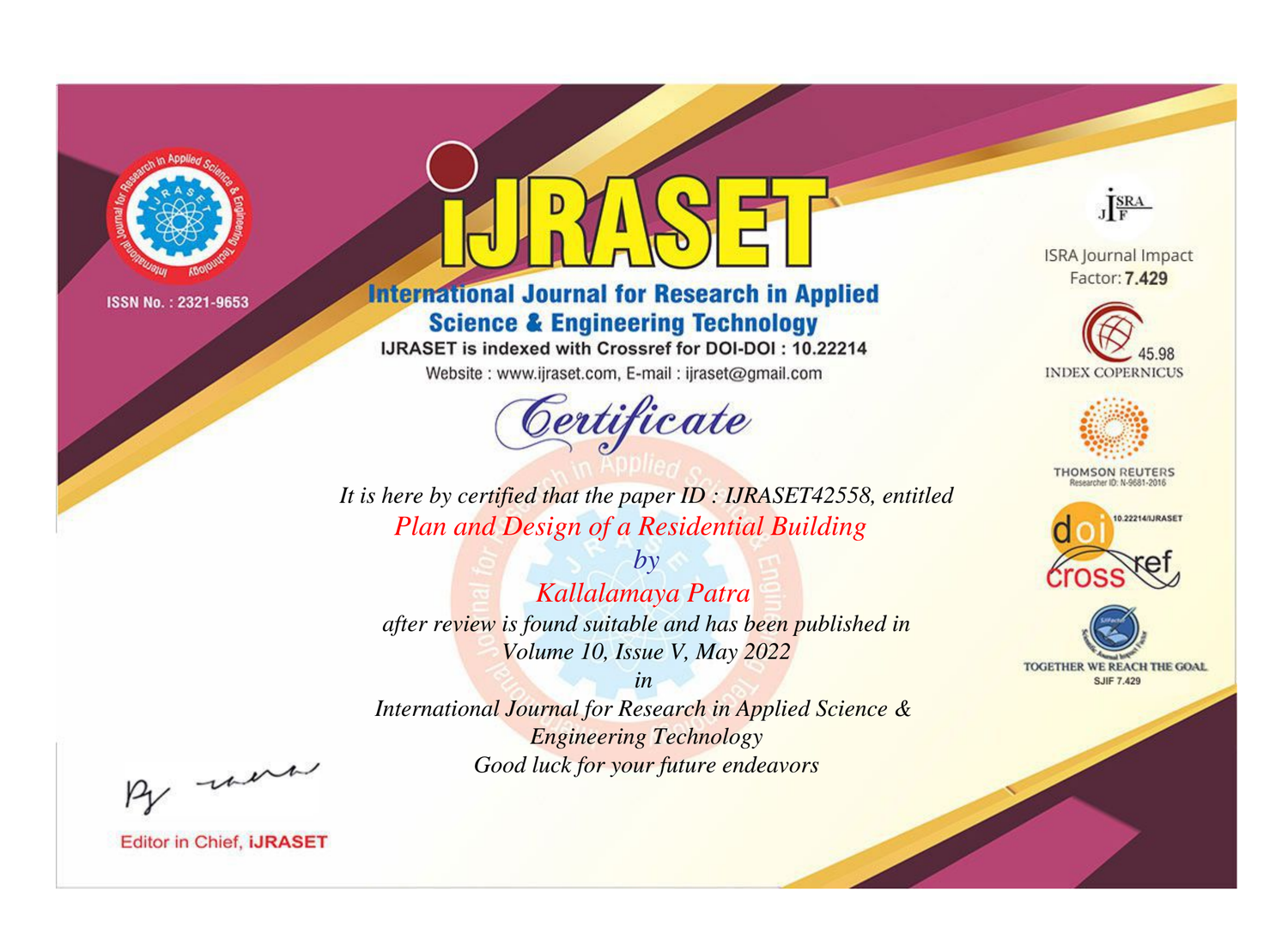

# **International Journal for Research in Applied Science & Engineering Technology**

IJRASET is indexed with Crossref for DOI-DOI: 10.22214

Website: www.ijraset.com, E-mail: ijraset@gmail.com



JERA

**ISRA Journal Impact** Factor: 7.429





**THOMSON REUTERS** 



TOGETHER WE REACH THE GOAL **SJIF 7.429** 

It is here by certified that the paper ID: IJRASET42558, entitled Plan and Design of a Residential Building

 $b\nu$ Durga Prasad Mohapatra after review is found suitable and has been published in Volume 10, Issue V, May 2022

 $in$ International Journal for Research in Applied Science & **Engineering Technology** Good luck for your future endeavors

By morn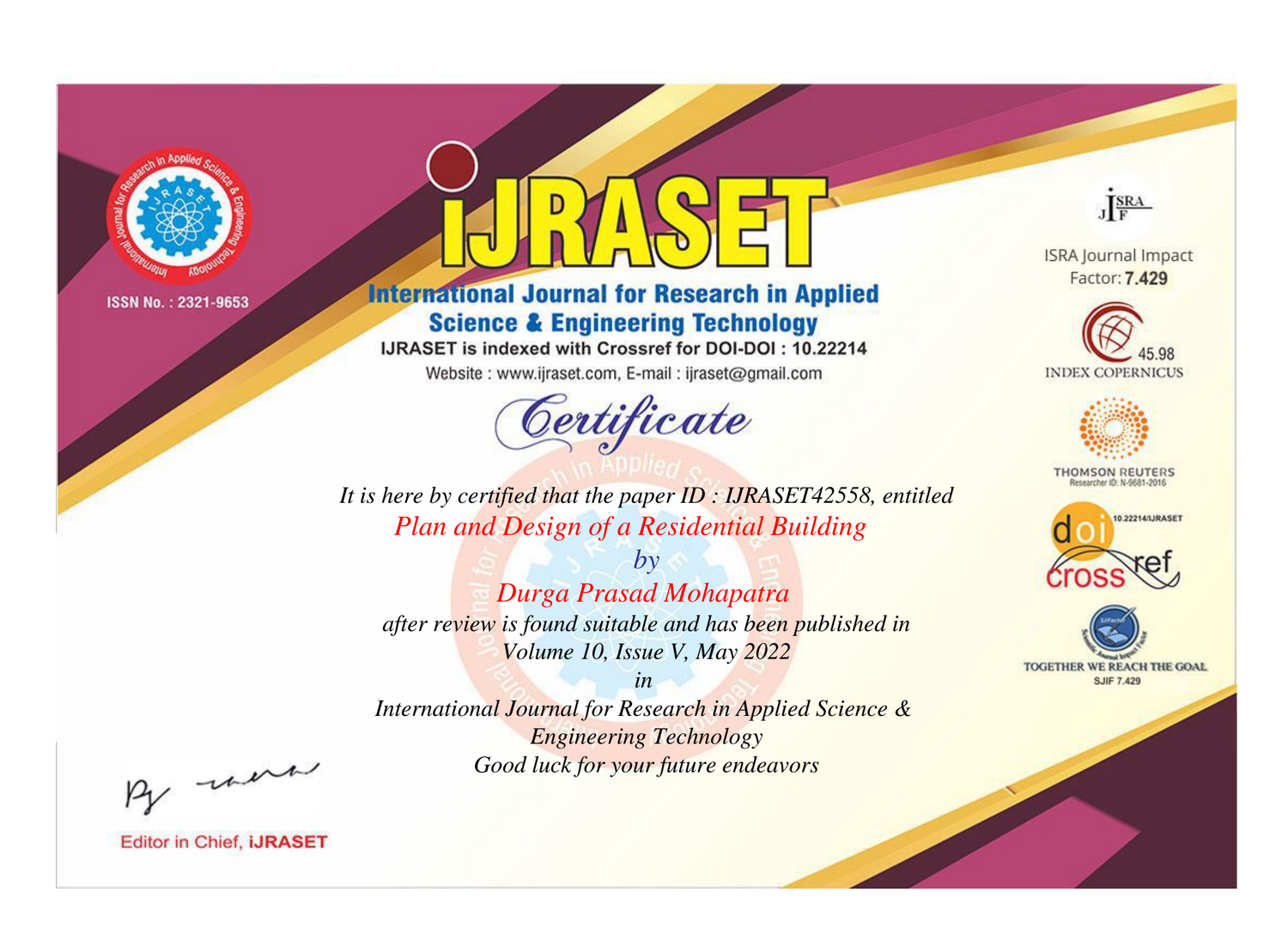

# **International Journal for Research in Applied Science & Engineering Technology**

IJRASET is indexed with Crossref for DOI-DOI: 10.22214

Website: www.ijraset.com, E-mail: ijraset@gmail.com



JERA

**ISRA Journal Impact** Factor: 7.429





**THOMSON REUTERS** 



TOGETHER WE REACH THE GOAL **SJIF 7.429** 

*It is here by certified that the paper ID : IJRASET42558, entitled Plan and Design of a Residential Building*

*by Rajesh Kanar after review is found suitable and has been published in Volume 10, Issue V, May 2022*

*in* 

*International Journal for Research in Applied Science & Engineering Technology Good luck for your future endeavors*

By morn